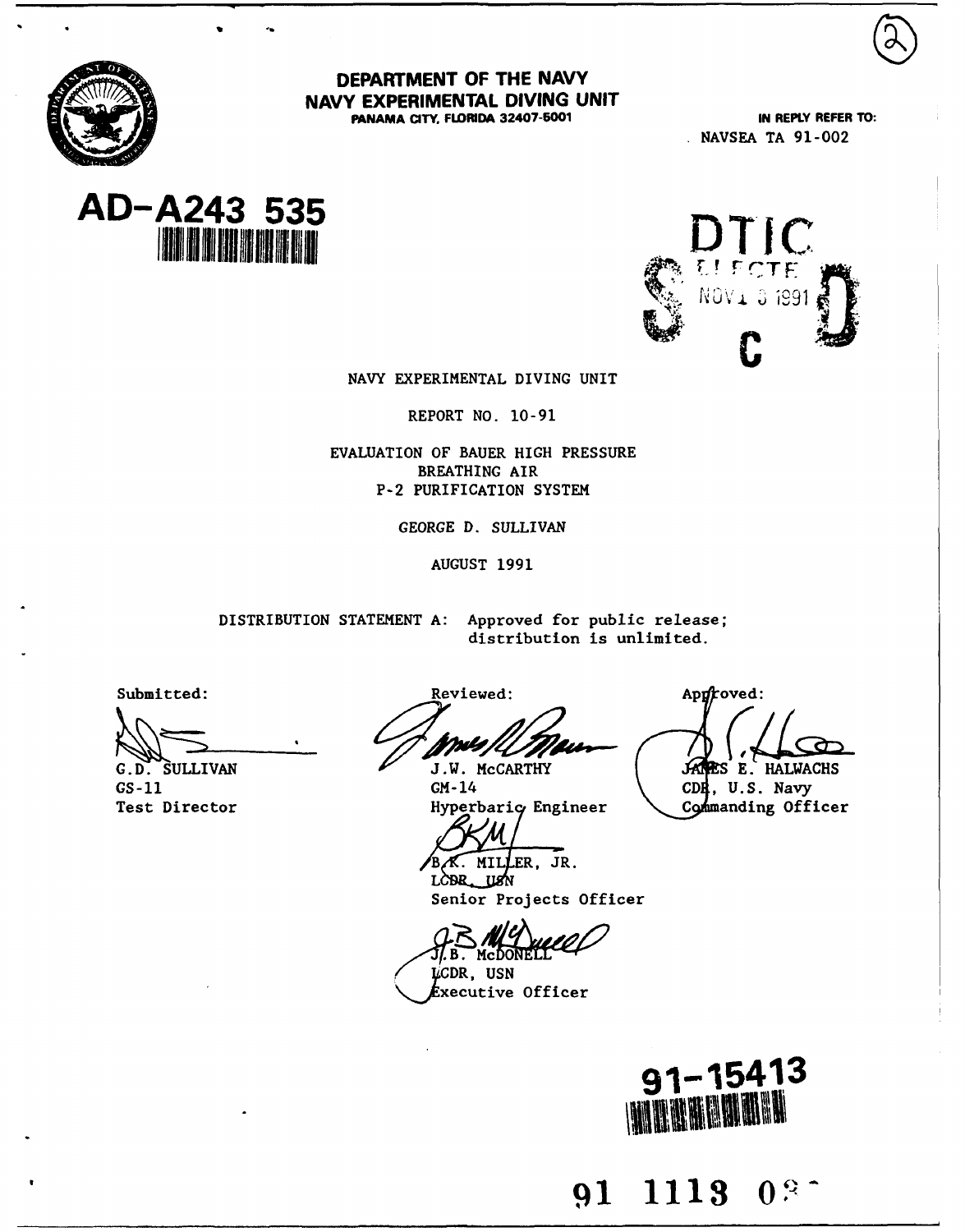### **UNCLASSIFIED**

 $\bullet$ 

 $\ddot{\phantom{a}}$ 

 $\bullet$  $\blacksquare$ 

SECURITY **CLASSIFICATION** OF **THIS PAGE**

|                                                                                                                                                                                                                                                                                                                                                                                                                                                                                                                                                                                                                                                                                                                                                                                                                                                                                                                                    | REPORT DOCUMENTATION PAGE                                                                                                                         |  |                               |                                                         |            |                                                            |
|------------------------------------------------------------------------------------------------------------------------------------------------------------------------------------------------------------------------------------------------------------------------------------------------------------------------------------------------------------------------------------------------------------------------------------------------------------------------------------------------------------------------------------------------------------------------------------------------------------------------------------------------------------------------------------------------------------------------------------------------------------------------------------------------------------------------------------------------------------------------------------------------------------------------------------|---------------------------------------------------------------------------------------------------------------------------------------------------|--|-------------------------------|---------------------------------------------------------|------------|------------------------------------------------------------|
| 1a. REPORT SECURITY CLASSIFICATION<br><b>UNCLASSIFIED</b>                                                                                                                                                                                                                                                                                                                                                                                                                                                                                                                                                                                                                                                                                                                                                                                                                                                                          |                                                                                                                                                   |  |                               | 1b. RESTRICTIVE MARKINGS                                |            |                                                            |
| 2a. SECURITY CLASSIFICATION AUTHORITY                                                                                                                                                                                                                                                                                                                                                                                                                                                                                                                                                                                                                                                                                                                                                                                                                                                                                              |                                                                                                                                                   |  |                               | 3. DISTRIBUTION/AVAILABILITY OF REPORT                  |            |                                                            |
| 2b. DECLASSIFICATION/DOWNGRADING SCHEDULE                                                                                                                                                                                                                                                                                                                                                                                                                                                                                                                                                                                                                                                                                                                                                                                                                                                                                          |                                                                                                                                                   |  |                               |                                                         |            |                                                            |
| 4. PERFORMING ORGANIZATION REPORT NUMBER(S)<br>NEDU Report #10-91                                                                                                                                                                                                                                                                                                                                                                                                                                                                                                                                                                                                                                                                                                                                                                                                                                                                  |                                                                                                                                                   |  |                               | 5. MONITORING ORGANIZATION REPORT NUMBER(S)             |            |                                                            |
| 6a. NAME OF PERFORMING ORGANIZ. 6b. OFFICE SYMBOL<br>Navy Experimental Diving Unit                                                                                                                                                                                                                                                                                                                                                                                                                                                                                                                                                                                                                                                                                                                                                                                                                                                 | (If applicable)                                                                                                                                   |  |                               | 7a. NAME OF MONITORING ORGANIZATION                     |            |                                                            |
| 6c. ADDRESS (City, State, and ZIP Code)<br>Panama City, Florida 32407-5001                                                                                                                                                                                                                                                                                                                                                                                                                                                                                                                                                                                                                                                                                                                                                                                                                                                         |                                                                                                                                                   |  |                               | 7b. ADDRESS (City, State, and ZIP Code)                 |            |                                                            |
| <b>8a. NAME OF FUNDING/SPONSORING</b><br><b>ORGANIZATION</b><br>Naval Sea Systems Command                                                                                                                                                                                                                                                                                                                                                                                                                                                                                                                                                                                                                                                                                                                                                                                                                                          | 6b. OFFICE SYMBOL<br>(If applicable)<br>ooс                                                                                                       |  |                               | 9. PROCUREMENT INSTRUMENT IDENTIFICATION NUMBER         |            |                                                            |
| 8c. ADDRESS (City, State, and ZIP Code)<br>Washington, D.C. 20362-5101                                                                                                                                                                                                                                                                                                                                                                                                                                                                                                                                                                                                                                                                                                                                                                                                                                                             |                                                                                                                                                   |  | PROGRAM<br><b>ELEMENT NO.</b> | 10. SOURCE OF FUNDING NUMBERS<br>IPROJECT NO. ITASK NO. | $91 - 003$ | <b>WORK UNIT</b><br>ACCESSION NO.                          |
| 11. TITLE (Include Security Classification)<br>Evaluation of BAUER High Pressure Breathing Air P-2 Purification System.                                                                                                                                                                                                                                                                                                                                                                                                                                                                                                                                                                                                                                                                                                                                                                                                            |                                                                                                                                                   |  |                               |                                                         |            |                                                            |
| 12. PERSONAL AUTHOR(S)<br>Mr. David Sullivan                                                                                                                                                                                                                                                                                                                                                                                                                                                                                                                                                                                                                                                                                                                                                                                                                                                                                       |                                                                                                                                                   |  |                               |                                                         |            |                                                            |
| 13a. TYPE OF REPORT<br>FINAL<br><b>FROM</b>                                                                                                                                                                                                                                                                                                                                                                                                                                                                                                                                                                                                                                                                                                                                                                                                                                                                                        | 13b. TIME COVERED<br><b>TO</b>                                                                                                                    |  | August 1991                   |                                                         |            | 14. DATE OF REPORT (Year, Month, Day) 15. PAGE COUNT<br>19 |
| 16. SUPPLEMENTARY NOTATION                                                                                                                                                                                                                                                                                                                                                                                                                                                                                                                                                                                                                                                                                                                                                                                                                                                                                                         |                                                                                                                                                   |  |                               |                                                         |            |                                                            |
| 17.<br>COSATI CODES<br><b>FIELD</b><br>SUB-GROUP<br><b>GROUP</b>                                                                                                                                                                                                                                                                                                                                                                                                                                                                                                                                                                                                                                                                                                                                                                                                                                                                   | 18. SUBJECT TERMS (Continue on reverse if necessary and identify<br>by block number)<br>BAUER High Pressure Breathing Air P-2 Purification System |  |                               |                                                         |            |                                                            |
| [19. ABSTRACT (Continue on reverse if necessary and identify by block number)<br>In response to NAVSEA tasking, Navy Experimental Diving Unit (NEDU) tested the BAUER P-2<br>High Pressure, Breathing Air Purification System from 16 July 1991 to 19 July 1991. The purpose of this<br>test was to determine if the P-2 Air Purification System functioned as specified and was suitable for use<br>by the U.S. Navy. Additionally, if the system passed the test criteria a recommendation would be made to<br>add it to the Approved for Navy Use (ANU) list. The BAUER P-2 Purification System met the manufacturer's<br>specifications for quantity of air processed with a quality which met U.S. Navy purity standards.<br>The design and engineering were determined to be adequate. The BAUER P-2 Air Purification System is<br>considered suitable for use with U.S. Navy divers high pressure breathing air compressors |                                                                                                                                                   |  |                               |                                                         |            |                                                            |
| 20. DISTRIBUTION/AVAILABILITY OF ABSTRACT<br>UNCLASSIFIED/UNLIMITED LSAME AS RPT. LO DTIC USERS                                                                                                                                                                                                                                                                                                                                                                                                                                                                                                                                                                                                                                                                                                                                                                                                                                    |                                                                                                                                                   |  |                               | 21. ABSTRACT SECURITY CLASSIFICATION                    |            |                                                            |
| <b>22a. NAME OF RESPONSIBLE INDIVIDUAL</b>                                                                                                                                                                                                                                                                                                                                                                                                                                                                                                                                                                                                                                                                                                                                                                                                                                                                                         |                                                                                                                                                   |  |                               | 22b. TELEPHONE (Include Area Code)                      |            | 22c. OFFICE SYMBOL                                         |
|                                                                                                                                                                                                                                                                                                                                                                                                                                                                                                                                                                                                                                                                                                                                                                                                                                                                                                                                    |                                                                                                                                                   |  |                               |                                                         |            |                                                            |

**DO** FORM 1473, 84 MAR **83** APR edition may be used untit exhausted. SFCURITY **CLA SUICATION** OF **THIS PAGE** All other editions are obsolete.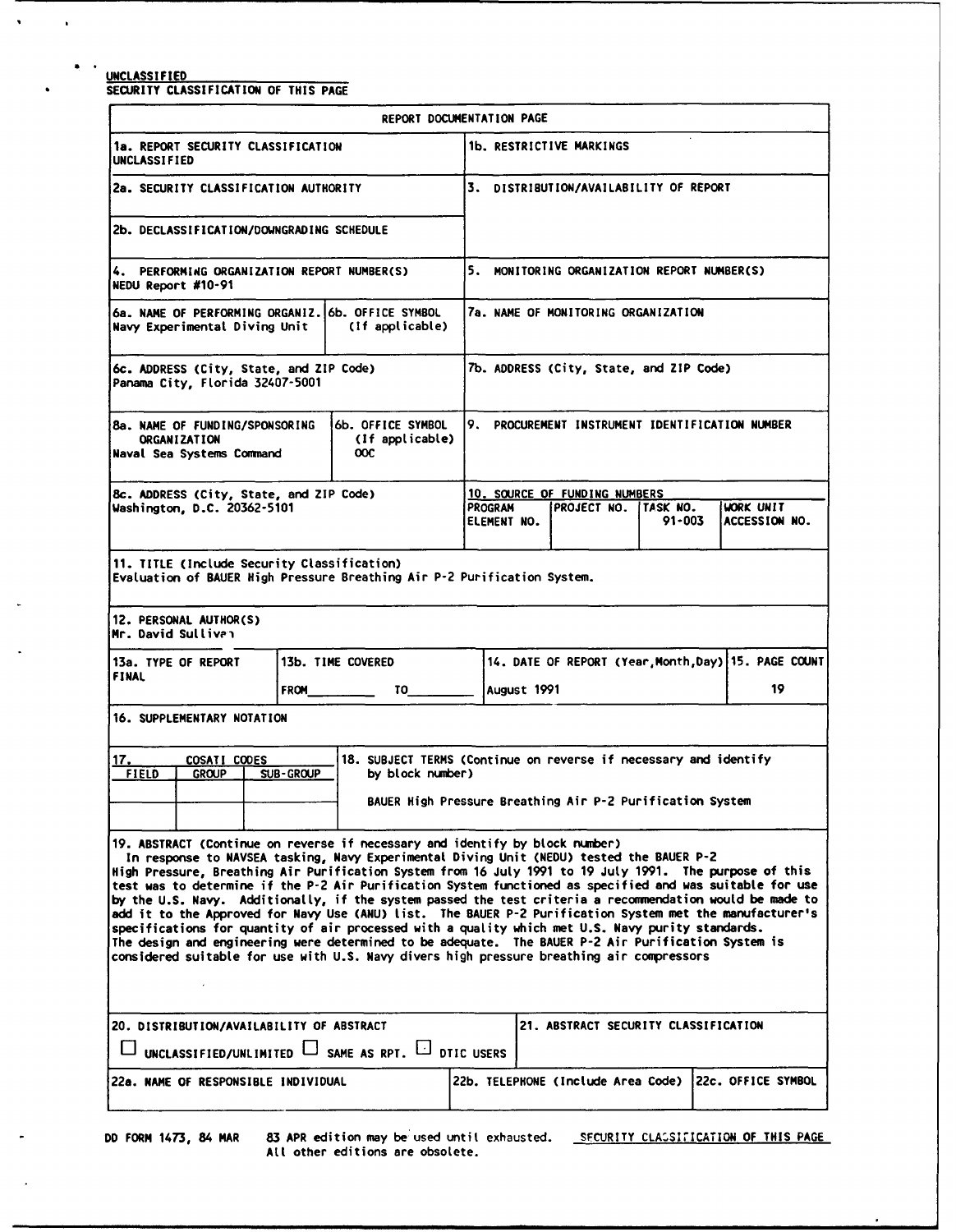# **CONTENTS**

 $\hat{\mathbf{r}}$ 

|                |           |                                             | Page No. |  |
|----------------|-----------|---------------------------------------------|----------|--|
| $\mathbf{I}$ . |           |                                             |          |  |
| II.            |           |                                             |          |  |
|                | A.        |                                             |          |  |
|                | <b>B.</b> |                                             |          |  |
| III.           |           |                                             |          |  |
| IV.            |           |                                             |          |  |
| V <sub>1</sub> |           |                                             |          |  |
| VI.            |           |                                             |          |  |
|                |           |                                             |          |  |
|                |           |                                             |          |  |
|                |           |                                             |          |  |
|                |           | APPENDIX B - Air Sample ResultsB-1 thru B-3 |          |  |

Acoussica For  $52.5$ GRAAI Ø  $\overline{\overline{\mathbb{C}}}$ DTIC TAB **Gase openied**  $\overline{C}$ Jastification  $By$  ......... Pistribution/ Aveilablisty Codes Avail and/or Dist  $\therefore$  Special  $A-1$ 

 $\lambda$ 

 $\mathbf i$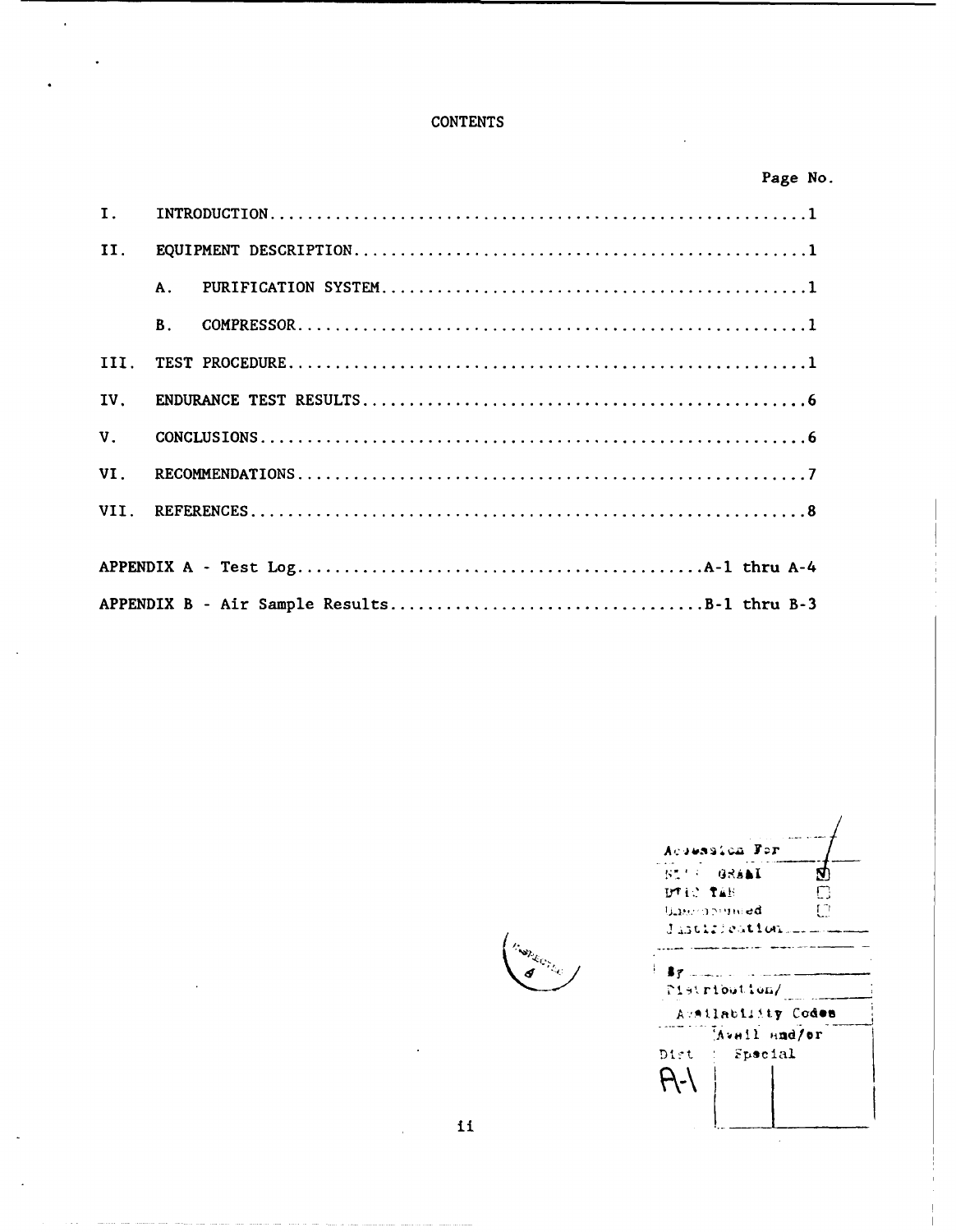# ILLUSTRATIONS

l.

| <u>Figure No.</u> |                                                             | Page No. |
|-------------------|-------------------------------------------------------------|----------|
| $\mathbf{L}$      | P-2 Purification Panel View                                 |          |
| $\mathbf{2}$      | Bauer Purification System Ambient Temperature<br>Correction |          |
|                   | Bauer P-2 Test Configuration                                |          |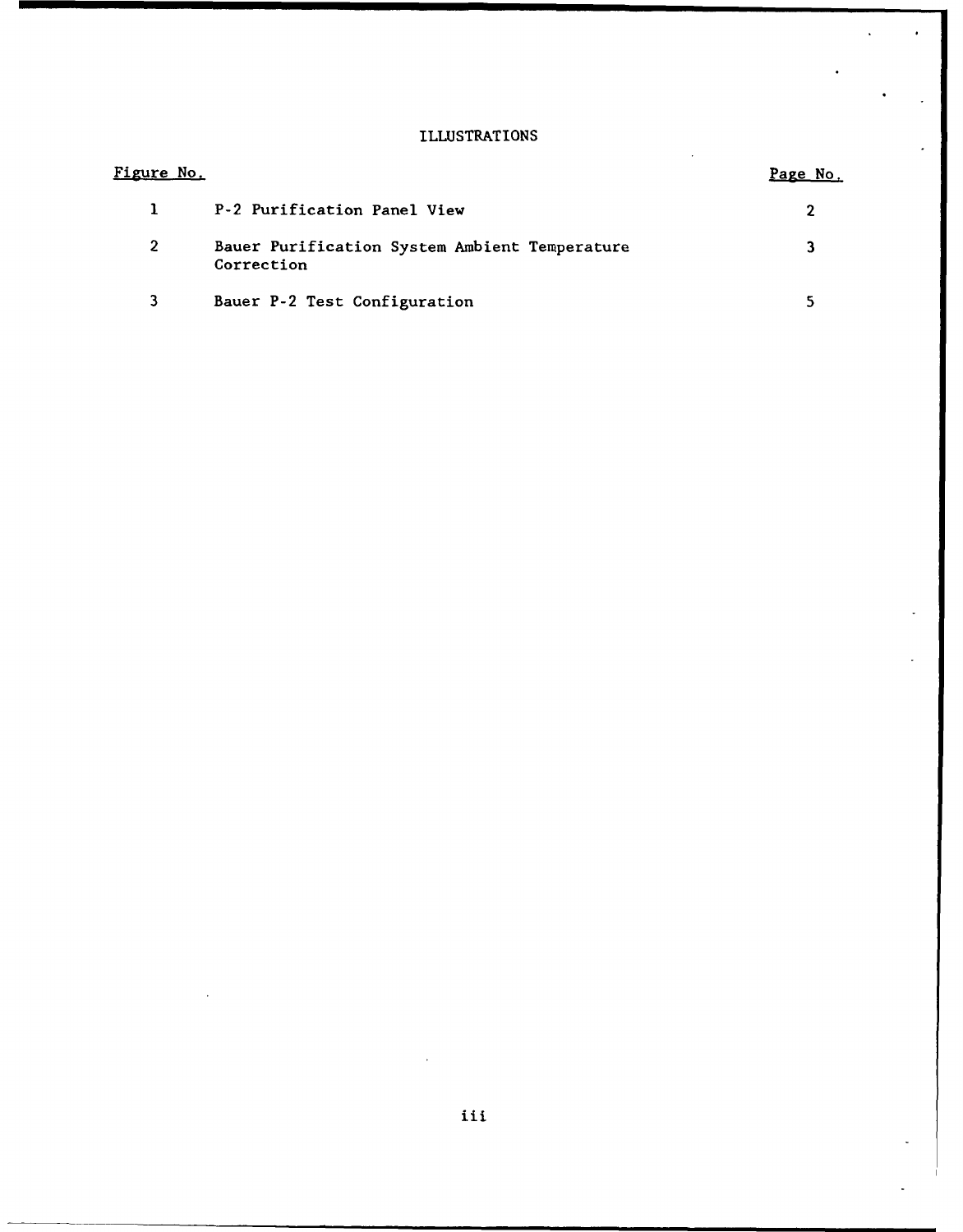### I. INTRODUCTION

In response to NAVSEA tasking', the BAUER P-2 high pressure breathing air purification system, Figure 1, was tested<sup>2</sup> by NEDU. The test determined if the purification system would provide suitable breathing air and a service life satisfying the U.S. Navy requirements for use with divers air supply compressors. Charge rates were taken to calculate total cubic feet of air processed each day.

### II. EQUIPMENT DESCRIPTION

### A. PURIFICATION SYSTEM

The purification system consists of two cylinders. The upstream cylinder contains a molecular sieve and is a coalescing type separator that removes oil and water vapors suspended in the compressed air. The molecular sieve is made to adsorb oil and water vapors. The downstream cylinder contains a cartridge with hopcalite and activated charcoal. The hopcalite converts carbon monoxide (CO) to carbon dioxide  $(CO<sub>2</sub>)$ . The activated charcoal removes odors, taste and fluorocarbons.

A pressure maintaining/non-return valve is provided downstream from the purification system to ensure that a 2000 psig pressure build-up occurs in the cylinders during compressor start-up. This provides for optimum filtering, moisture separation, and prevents compressed air return from the charged air storage flasks to the compressor during unit shutdown.

A manual condensate drain valve is located on the bottom of the separator cylinder and a relief valve is mounted on top. A system bleed off valve is located next to the pressure maintaining valve.

The P-2 purification system is rated to process 40,000 cubic feet of free air at 70°F. Maximum air flow is 40 cubic feet per minute (cfm) of free air at 5000 psig. The manufacturer provides a correction factor to assist in determining the service life of the cartridge when operated at other than 70°F. Figure 2 is a line graph of the correction factors.

### B. COMPRESSOR

The compressor used for this test was a Bauer K-20 four-cylinder, four-stage, reciprocating, air-cooled unit. The compressor is rated to deliver 20 cfm of free air at 5000 psig.

### III. TEST PROCEDURE

The Bauer Purification System's instruction pamphlet<sup>3</sup> was used to conduct an initial inspection of the equipment to ensure receipt of all parts and material. Inspection consisted of verifying that all instruments and controls were clearly and permanently marked, gauges were easily viewed, and controls easily uperated.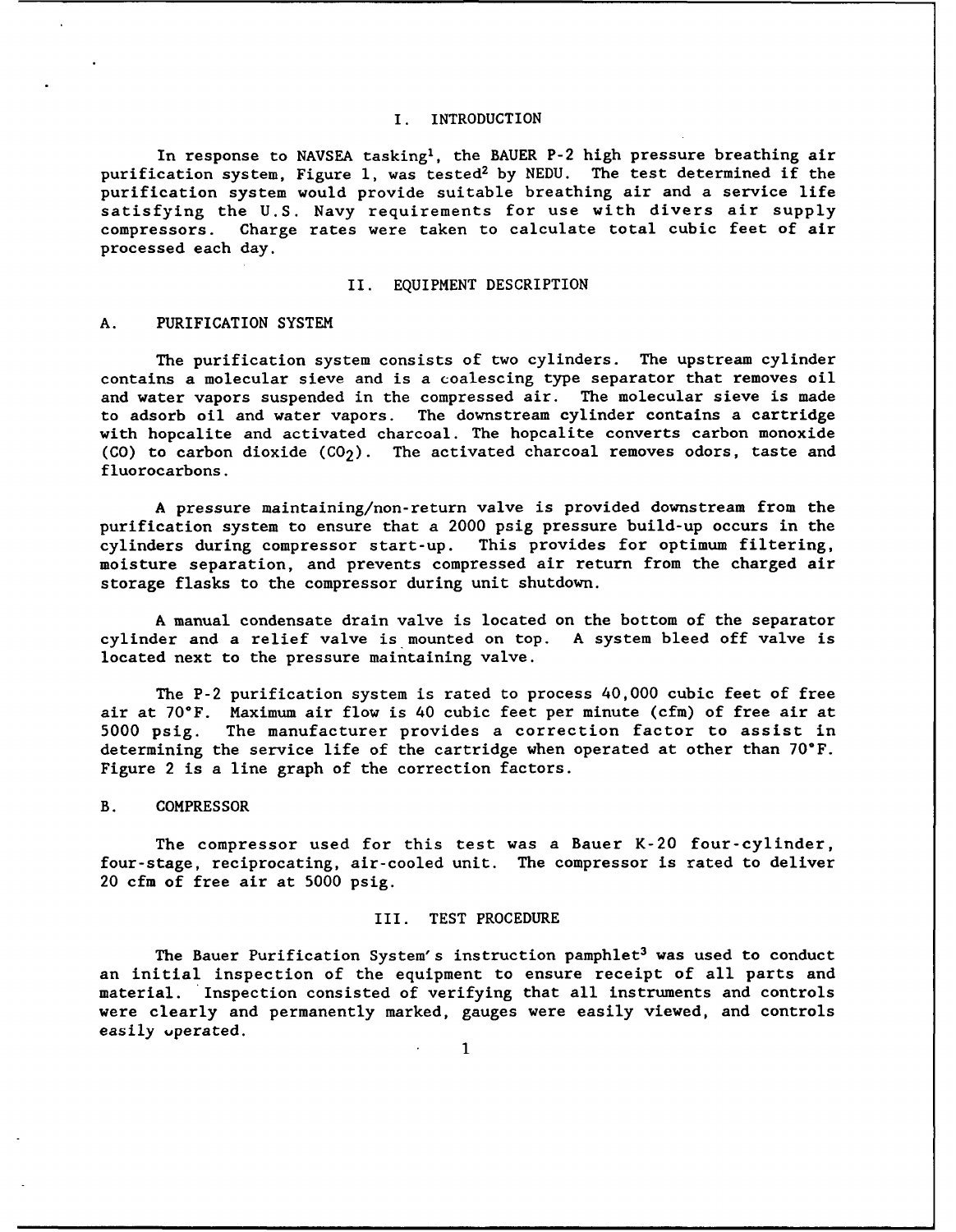

# FIGURE 1: P-2 PURIFICATION PANEL VIEW

 $\overline{2}$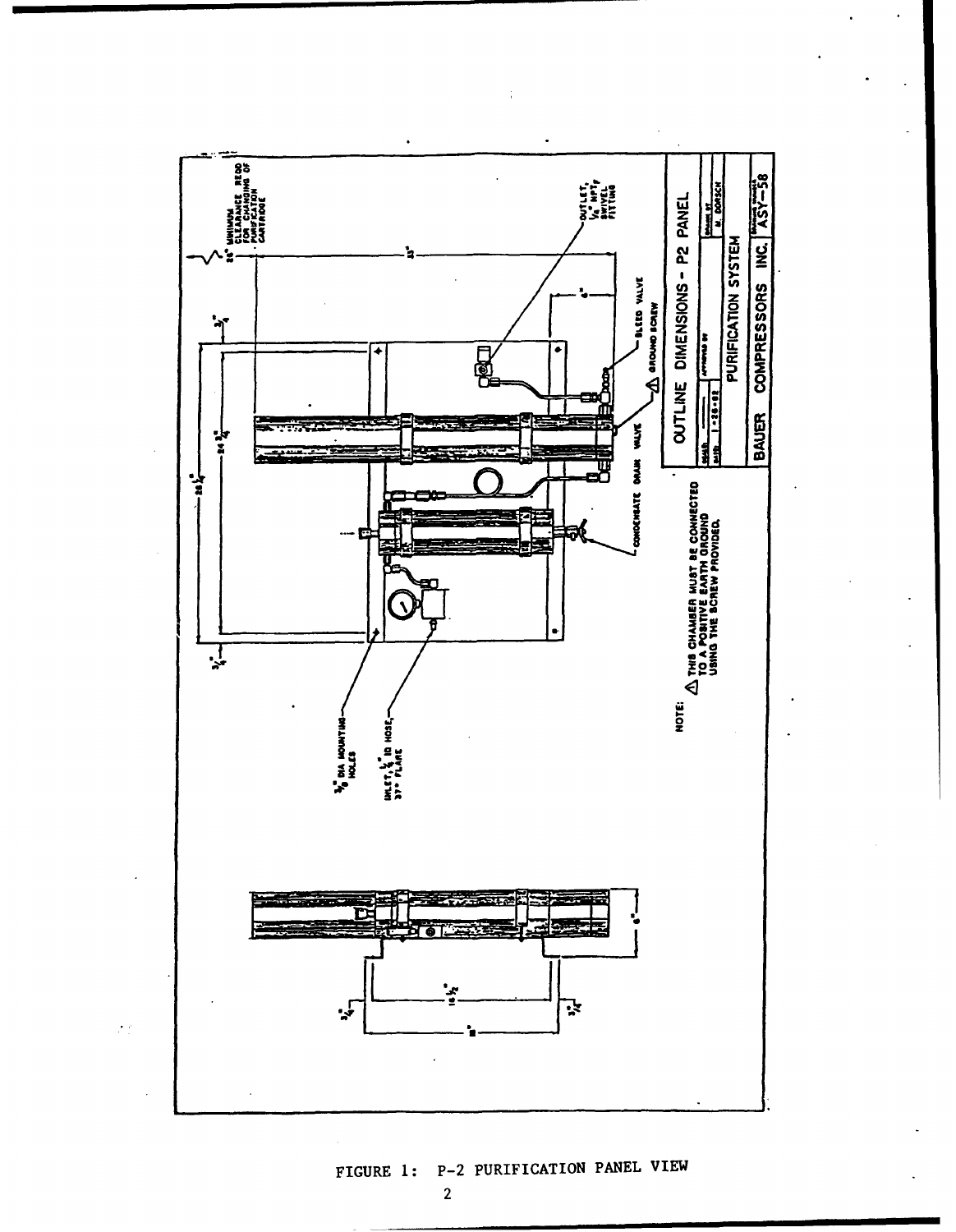

FIGURE 2: BAUER PURIFICATION SYSTEM AMBIENT TEMPERATURE CORRECTION

 $\overline{\mathbf{3}}$ 

 $\cdot$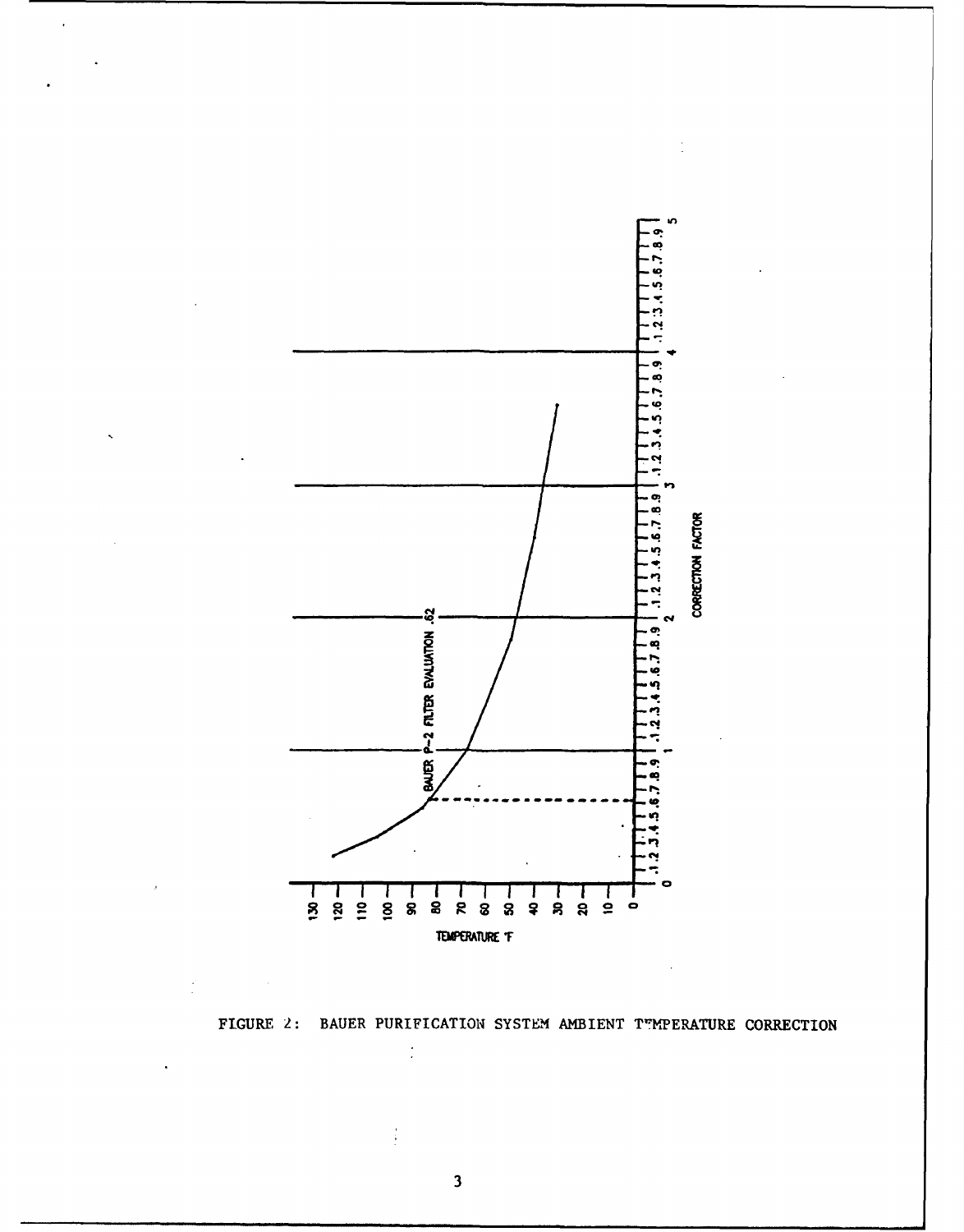The compressor configured with the P-2 Purification system was operated at no load prior to starting the actual test. No load conditions were with the vents open and the back pressure valve set at 2000 psig. An air sample was taken at two hours.

The purification unit and ancillary equipment were set up in accordance with the test  $plan^2$ . A line diagram of the test configuration is depicted in Figure 3. The unit was placed in an exterior work area open to ambient temperature but protected by an awning from direct weather. A Digitech HT series, model 5820 temperature monitor and two Yellow Springs Instruments, 6700 series thermistor probes were attached to measure compressor discharge and ambient temperatures. Ambient temperatures were recorded on an hourly basis and averaged each day and again for the overall test period. This overall test period average was was used to determine the manufacturer's correction factor in order to calculate corrected life expectancy of the purification cartridge. A Cole Parmer humidity indicator, model 3310-20 was mounted near the compressor unit and the humidity recorded hourly. An MSA Toxgard carbon monoxide (CO) monitor with a flow range from 350 to 900 cc per minute was used to analyze compressor discharge air samples before and after the purification system. One hundred percent nitrogen (N2) and **101** parts per million (ppm) CO in air were used to calibrate the monitor on a daily basis. The gases were fed through a Victor Equipment Co. 4000 psig manual regulator to a Fischer/Porter flow meter and into the monitor sensor. Carbon monoxide was introduced directly into the compressor intake through a Victor Equipment Co. 4000 psig manual regulator and Fischer/Porter flow meter. The introduction of CO was adjusted to maintain 50 ppm at the entrance of the filtration system. The compressor and purification system were operated daily to charge four 2250 cubic inch floodable volume cylinders. The four cylinders were interconnected to simulate one large air flask. When 2000 psig flask pressure was reached the vent was adjusted to allow the compressor to maintain the 2000 psig while continuously running. An arrangement of tubing provided a method to supply a gas sample from before or after the filter to the CO monitor. Shifting from clean side to contaminated side of the purification system was done approximately every 30 minutes to allow the monitor time to settle out between readings. Hourly CO readings are in Appendix A.

After five hours of operation, the unit was secured with 1500 psi in the volume tanks. All vents, flowmeters, and blowdown valves were closed. The unit remained secured until 0700 the following day. The pressure drop was less than **100** psig and was considered insignificant when temperature differentials were considered.

The **NEDU** test plan2 contains the pass/fail criteria used during the evaluation. Appendix A is the test log and contains the recorded data.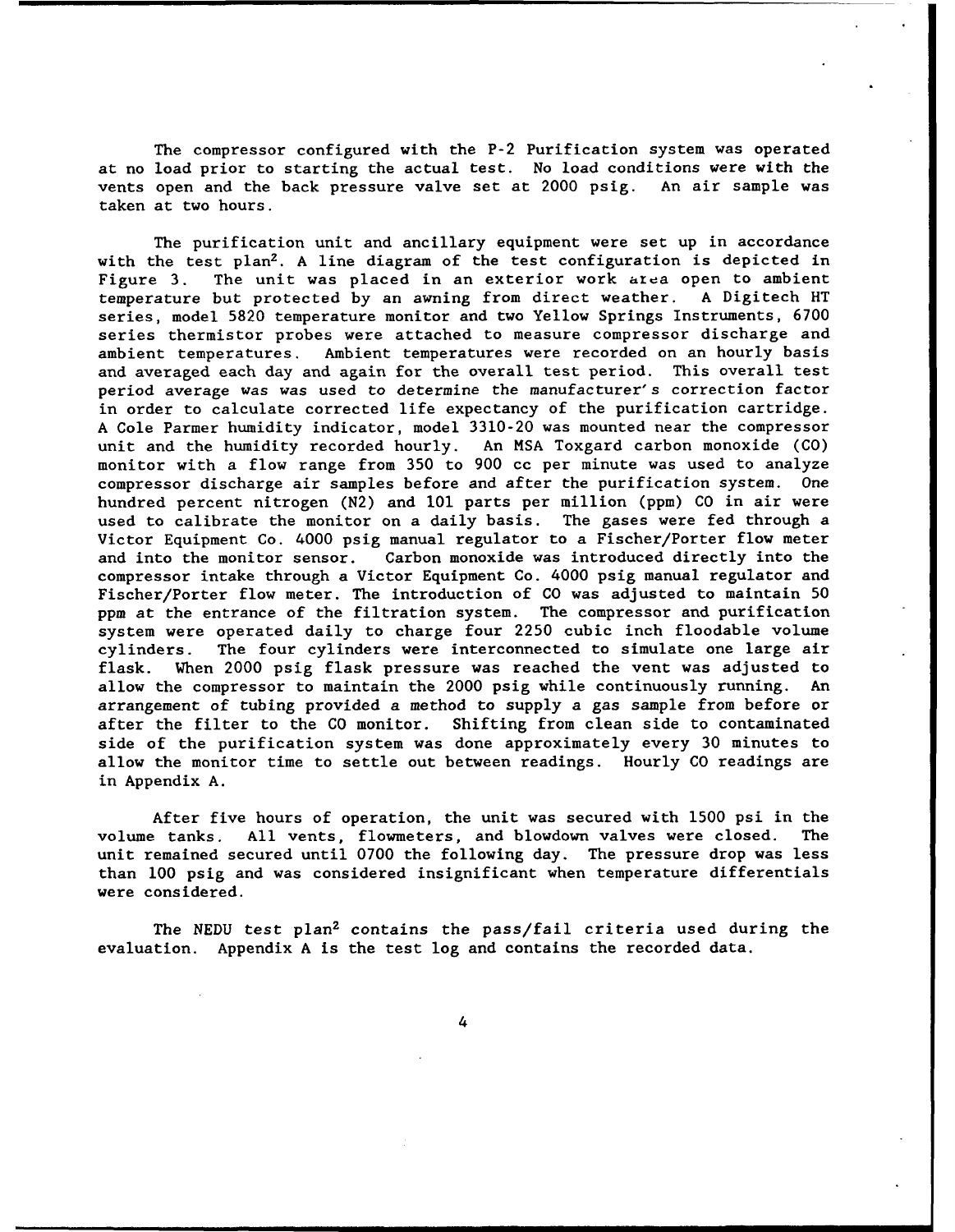

ċ

 $\bar{\phantom{a}}$ 

 $\ddot{\phantom{a}}$ 

FIGURE 3: BAUER P-2 TEST CONFIGURATION

÷

 $\frac{1}{2}$ 

5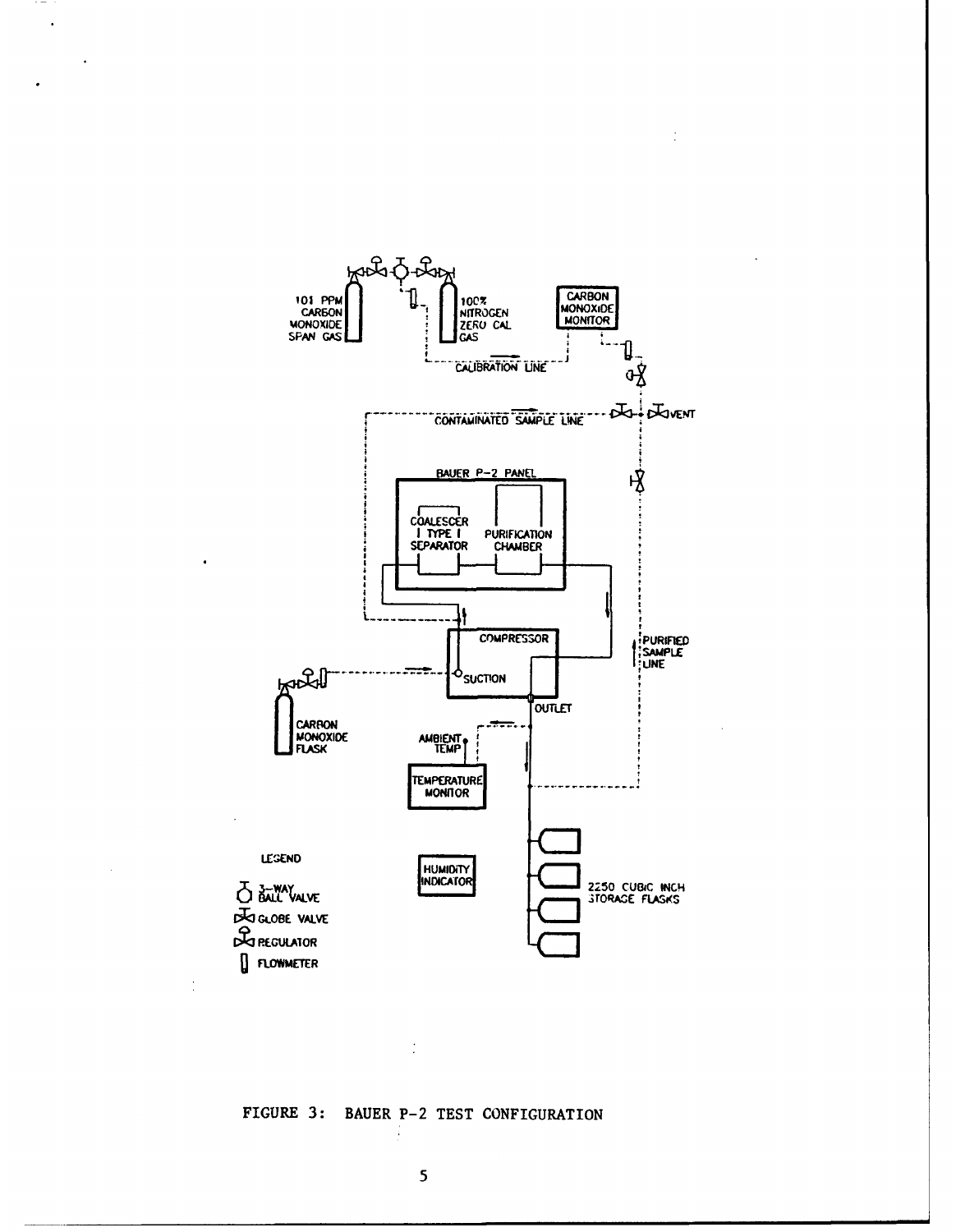### IV. **ENDURANCE TEST RESULTS**

Total volume of processed air was verified **by** charging from **1000** to 2000 psig daily. The following parameters were recorded throughout the 26 hours of operation:

- **(1)** Date **(9)** Amperage
- 
- 
- (4) Total test hours (13) Discharge line pressure
- 
- **(6)** Ambient Temperature (14) **CO** before filter
- 
- (7) Engine oil pressure (15) **CO** after filter
- (2) Time **(11)** Compressor oil level
- **(3)** Total meter hours (12) Compressor oil pressure
	-
- **(5)** Ambient Humidity (13) Discharge line temperature
	-
	-
	-
- **(8)** Engine head temperature

The volume of air delivered and the time to achieve that volume was logged daily (Appendix **A).** The purification system processed a total of 33,135 cubic feet of air. Using the correction factor provided by the manufacturer, the total cubic feet of air processed equaled 133% of the expected active life of the purifier cartridge. The data collected provided a complete operational and maintenance log **for** this test and was the basis for computing and evaluating all the test results.

NOTE: On days one and two of the test, the charge rate times were excessive and the throttle was adjusted on the diesel engine to increase the speed and CFM.

Air samples were taken from the purification system discharge at test hours 2, 15 and 26 for purity analysis by Naval Coastal System Center Laboratory, Code 5130. Results are located in Appendix B. All samples were within established limits<sup>4</sup> until the 26 hour sample.

Maintenance consisted of a new purification cartridge, No. 058827, being installed prior to commencing the test. All gauges and indicator readings were checked and considered to be within normal limits. No other maintenance was required.

### V. CONCLUSIONS

**1.** The BAUER P-2 Purification System delivers acceptable breathing air at a capacity which exceeds the manufacturer's specifications.

2. The unit is sturdy and readily maintained.

3. The BAUER P-2 Purification System removes carbon monoxide from contaminated air sources and delivers air of a quality that exceeds required purity standards<sup>4</sup> until the 26 hour sample.

4. The BAUER P-2 Purification System is suitable for use by the U.S. Navy.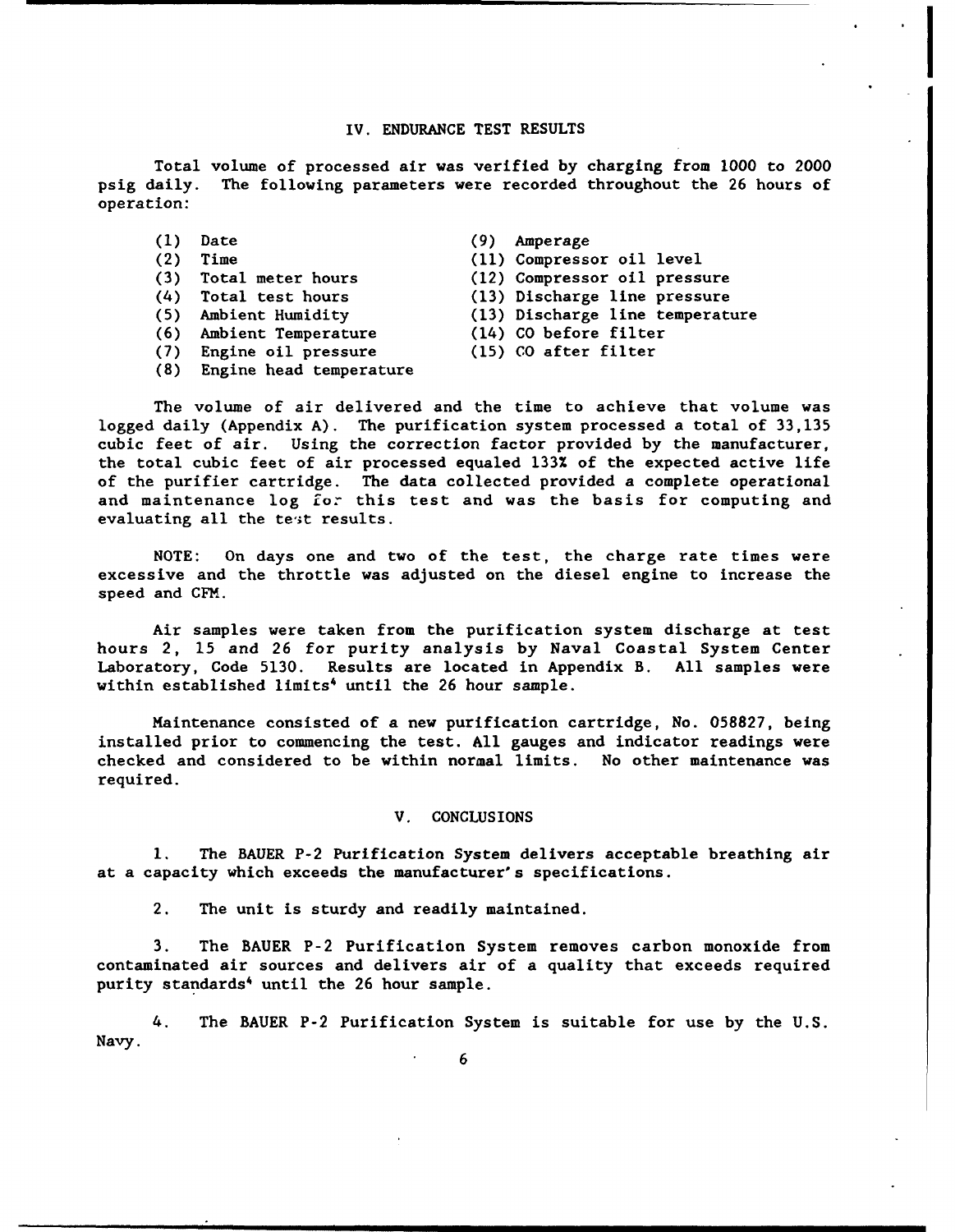### VI. RECOMMENDATIONS

The Vendor and NAVSEA should be contacted prior to purchase to ensure the unit meets the user's needs.

If the user is concerned about CO contamination of an air supply, the incorporation of a CO analyzer in conjunction with a purification system should be considered, and is highly recommended by NEDU.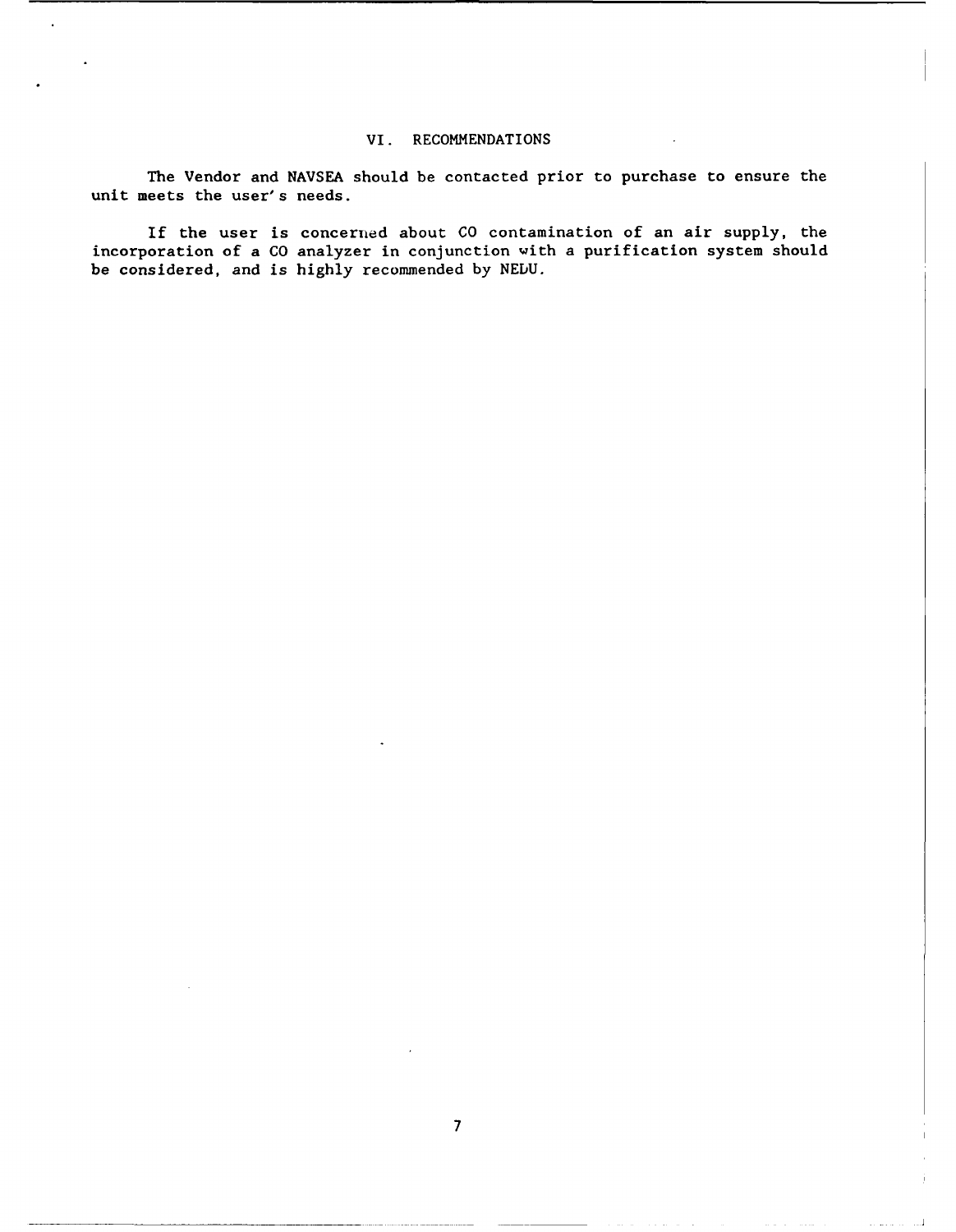### VII. **REFERENCES**

**1.** NAVSEA Task 91-002; Evaluation of commercially available filters for high pressure and low pressure breathing air.

2. NEDU Test Plan No. 91-24 Bauer P-2 Purification system Evaluation.

3. Bauer COmpressors Inc. P-2 Purification System Instruction Pamphlet dated November **11** 1989 BAUER Compressors Inc 1326 Azalia Garden Road Norfolk Va 23502.

4. U.S. Navy Diving Manual, Vol. **1,** NAVSEA 0994-LP-001-9010, Air Purity Standards revision 2 December 15 1988 paragraph 5.3.2.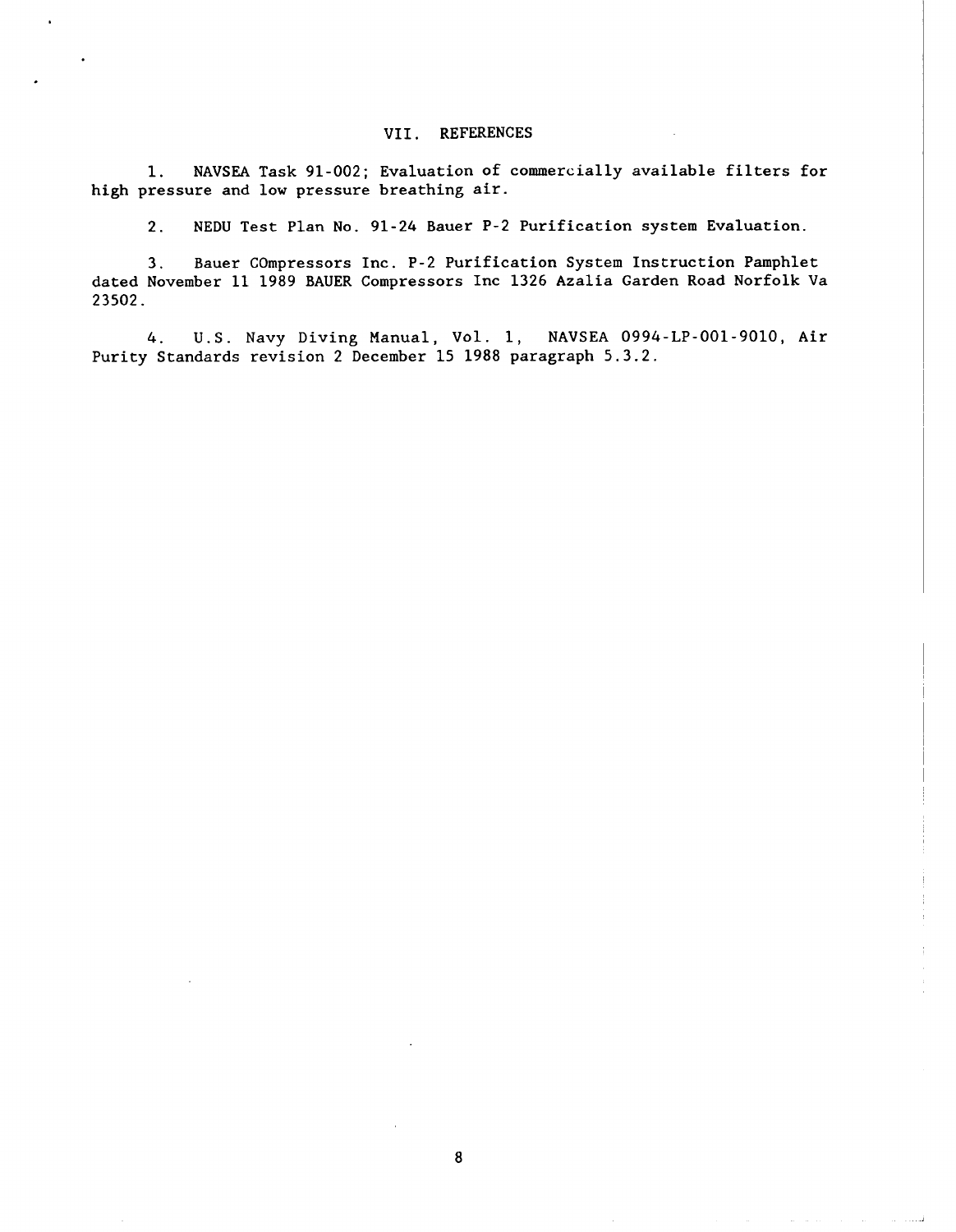APPENDIX A<br>BAUER P-2 PANEL MOUNTED<br>PURIFICATION SYSTEM EVALUATION

 $\lambda_{\rm{max}}$ 

 $\cdot$ 

 $\overline{\phantom{a}}$ 

l,

 $\ddot{\phantom{a}}$ 

 $\ddot{\phantom{0}}$ 

|              |              |                                              |                                      |                                             |                                                                                                                                                                                                                                                                                           |               | DIESEL ENGINE              |                 |               |               |                                      | COMPRESSOR                                     |                                          |                                 |            |
|--------------|--------------|----------------------------------------------|--------------------------------------|---------------------------------------------|-------------------------------------------------------------------------------------------------------------------------------------------------------------------------------------------------------------------------------------------------------------------------------------------|---------------|----------------------------|-----------------|---------------|---------------|--------------------------------------|------------------------------------------------|------------------------------------------|---------------------------------|------------|
| DATE<br>issi | TIME<br>REAL | <b>HOURS</b><br><b>METER</b><br><b>TOTAL</b> | <b>HOURS</b><br>TOTAL<br><b>TEST</b> | <b>HUMIDITY</b><br>AMBIENT                  | 빘<br><b>TEMPERATU</b><br><b>AMBIENT</b>                                                                                                                                                                                                                                                   | PRESSURE<br>ត | ENGINE HEAD<br>TEMPERATURE | <b>AMPERAGE</b> | LEVEL<br>Ξ    | PRESSURE<br>ត | <b>DISCHARGE</b><br>PRESSURE<br>LINE | <b>TEMPERATURE</b><br><b>DISCHARGE</b><br>LINE | <b>CARBON</b><br><b>BEFORE</b><br>FILTER | <b>MONOXIDE</b><br><b>AFTER</b> | FILTER     |
| $7 - 16$     | 0560         | 105.2                                        | o.o                                  | ã                                           | 83.8°F                                                                                                                                                                                                                                                                                    | S0            | 160°F                      | 0               | FULL          | 825           | 2000                                 | <b>54.0°F</b>                                  | 좂<br>$\bullet$                           | $\bullet$                       | 좂          |
| 7.16         | <b>1000</b>  | 105.7                                        | <b>00.30</b>                         | 67.                                         | 89.2°F                                                                                                                                                                                                                                                                                    | ငွ            | 160°F                      | ۰               | FULL          | 850           | 2000                                 | 83.5°F                                         | 좂<br>$\bullet$                           | $\bullet$                       | <b>Add</b> |
| 7-16         | 1030         | 106.2                                        | 01.00                                | \$02                                        | 89.8°F                                                                                                                                                                                                                                                                                    | g             | 160°F                      | 0               | FULL          | 750           | 2000                                 | 98.2°F                                         | 줄<br>s.                                  | o                               | <b>Add</b> |
| $7 - 16$     | 1100         | 106.7                                        | 01.30                                | ŠÃ                                          | 91.9.7                                                                                                                                                                                                                                                                                    | ငွ            | 160°F                      | ۰               | EULL          | ខ្លី          | 2000                                 | $5.1 - 8$                                      | 52 PPM                                   | ۰                               | 좂          |
| 7-16         | <b>1100</b>  |                                              |                                      | SHUT DOWN THE TESTING FOR LUNCH             |                                                                                                                                                                                                                                                                                           |               |                            |                 |               |               |                                      |                                                |                                          |                                 |            |
| $7 - 16$     | 1230         | 106.7                                        | 01.30                                | 74%                                         | $85.8^{\circ}$ F                                                                                                                                                                                                                                                                          | g             | 160°F                      | 0               | $\frac{1}{2}$ | 850           | 2000                                 | 86.7°F                                         | 좂<br>53                                  | 0                               | 좂          |
| 7-16         | 1300         | 107.2                                        | 02.00                                | 37                                          | 91.3.7                                                                                                                                                                                                                                                                                    | g             | 160°F                      | ۰               | <b>FULL</b>   | 800           | 2000                                 | $95.3$ <sup>*</sup>                            | 좂<br>ន្ថ                                 | o                               | 준          |
| $7 - 16$     | <b>1100</b>  |                                              |                                      | CAPTURED A FILTER DISCHARGE AIR SAM         | ب<br>ما                                                                                                                                                                                                                                                                                   | FOR ANALYSIS  |                            |                 |               |               |                                      |                                                |                                          |                                 |            |
| $7 - 16$     | 1330         | 107.7                                        | 02.30                                | <b>84%</b>                                  | 91.2"                                                                                                                                                                                                                                                                                     | g             | 160.15                     | 0               | FULL          | <b>S50</b>    | 1525                                 | 98.7'F                                         | <b>S8 PPM</b>                            | 0                               | 좂          |
| $7 - 16$     | 1330         |                                              |                                      | SECURED TESTING FOR THE DAY                 |                                                                                                                                                                                                                                                                                           |               |                            |                 |               |               |                                      |                                                |                                          |                                 |            |
|              |              |                                              |                                      |                                             |                                                                                                                                                                                                                                                                                           |               |                            |                 |               |               |                                      |                                                |                                          |                                 |            |
|              |              |                                              |                                      |                                             |                                                                                                                                                                                                                                                                                           |               |                            |                 |               |               |                                      |                                                |                                          |                                 |            |
|              |              |                                              |                                      |                                             |                                                                                                                                                                                                                                                                                           |               |                            |                 |               |               |                                      |                                                |                                          |                                 |            |
|              |              |                                              |                                      |                                             |                                                                                                                                                                                                                                                                                           |               |                            |                 |               |               |                                      |                                                |                                          |                                 |            |
|              |              |                                              |                                      | 0900 CALIBRATED THE CARBON MONOXIDE MONITOR | THE COMPRESSOR MOISTURE SEPARATORS AND THE FILTER PANEL COALESCING FILTER MUST BE BLOWN DOWN EVERY 15 MINUTES                                                                                                                                                                             |               |                            | COMMENTS        |               |               |                                      |                                                |                                          |                                 |            |
|              |              | 1325 CHARGE RATE WAS TAKEN.                  |                                      | AVERAGE TEMPERATURE FOR 7-16 - 89.0°F       | IT TOOK 19.6 MINUTES TO CHARGE FROM 1000 PSIG TO 2000PSIGCOMPRESSOR SPEED WAS INCREASED AGAIN.<br>- - 89.0*F       AIR PROCESSED FOR 7-16--18.3 CFM X 1.5 X 60 = 1647 TOTAL CUBIC FEET<br>1000 CHARGE RATE WAS TAKEN. IT TOOK 20.4 MINUTES TO CHARGE FROM 1000 PSIG TO 2000PSIGCOMPRESSOR |               |                            |                 |               |               | SPEED WAS INCREASED                  |                                                |                                          |                                 |            |

 $\ddot{\cdot}$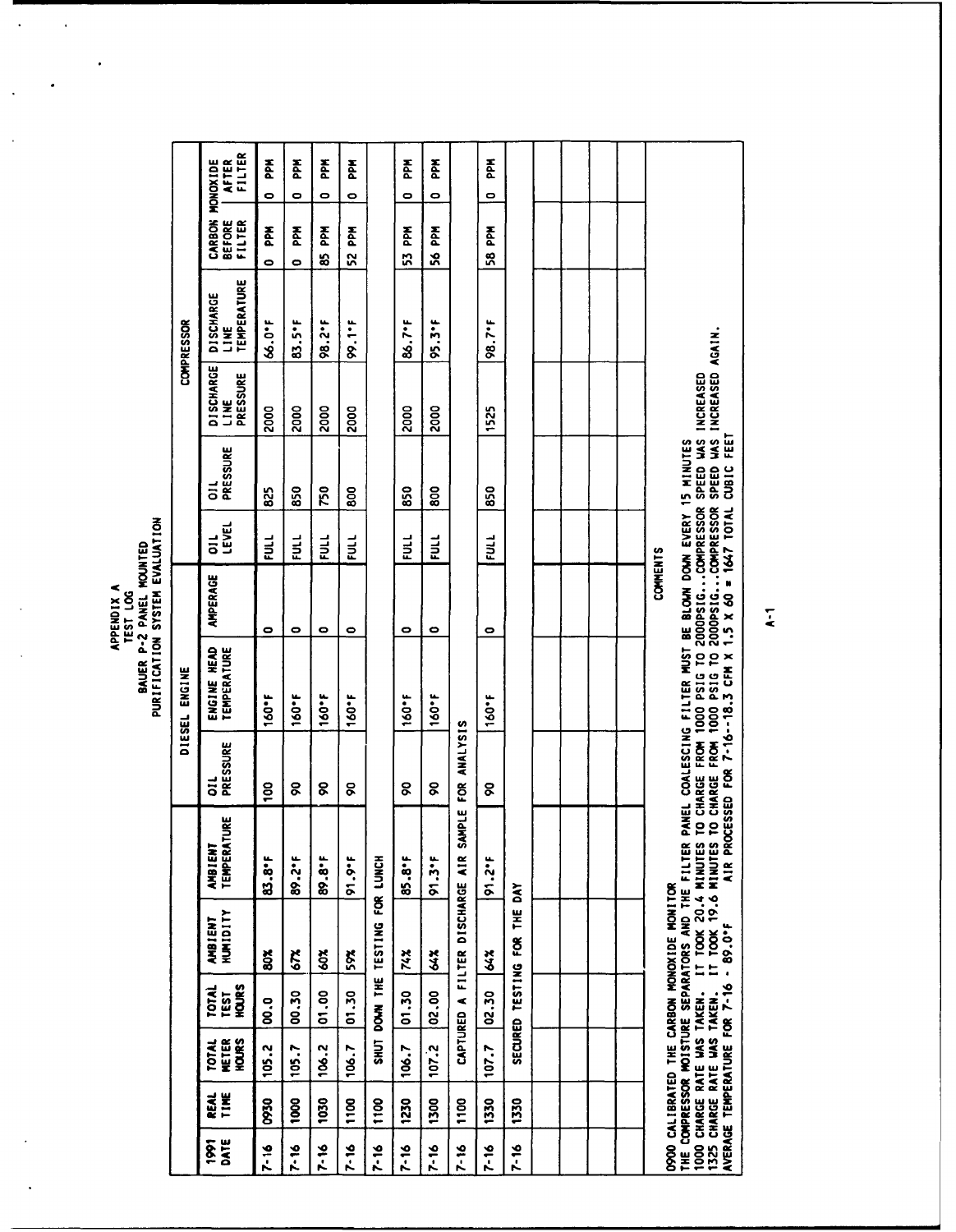APPENDIX A<br>BAUER P-2 PANEL MOUNTED<br>PURIFICATION SYSTEM EVALUATION

|              |              |                                       |                                      |                                                             |                                                                                                                                                                                                                             |                 | DIESEL ENGINE                                                                                                    |          |                          |               |                                      | <b>COMPRESSOR</b>                              |                                             |           |            |
|--------------|--------------|---------------------------------------|--------------------------------------|-------------------------------------------------------------|-----------------------------------------------------------------------------------------------------------------------------------------------------------------------------------------------------------------------------|-----------------|------------------------------------------------------------------------------------------------------------------|----------|--------------------------|---------------|--------------------------------------|------------------------------------------------|---------------------------------------------|-----------|------------|
| DATE<br>1881 | TIME<br>REAL | <b>HOURS</b><br>METER<br><b>TOTAL</b> | HOURS<br><b>TOTAL</b><br><b>TEST</b> | <b>HUMIDITY</b><br>AMBIENT                                  | <b>TEMPERATURI</b><br><b>AMBIENT</b>                                                                                                                                                                                        | OIL<br>PRESSURE | ENGINE HEAD<br>TEMPERATURE                                                                                       | AMPERAGE | <b>LEVEL</b><br>11<br>10 | PRESSURE<br>ដ | <b>DISCHARGE</b><br>PRESSURE<br>LINE | <b>TEMPERATURE</b><br><b>DISCHARGE</b><br>LINE | CARBON MONOXIDE<br>BEFORE   AFTER<br>FILTER |           | FILTER     |
| $7 - 17$     | 0700         | 107.7                                 | 2.5                                  | <b>Soc</b>                                                  | $75.8 +$                                                                                                                                                                                                                    | Ş,              | 150°F                                                                                                            |          | $\frac{1}{2}$            | 88            | 1800                                 | 77.27                                          | <b>Agd</b><br>$\bullet$                     | 0         | 졼          |
| $7 - 17$     | 800          | 108.7                                 | 5.5                                  | 8X                                                          | 79.0°F                                                                                                                                                                                                                      | 8               | 150°F                                                                                                            |          | $\frac{1}{2}$            | 850           | 1900                                 | $85.3^{\circ}$ F                               | 좂<br>52                                     | ۰         | Mdd        |
| $7 - 17$     | 880          | 109.7                                 | د.<br>په                             | 82%                                                         | 82.2°F                                                                                                                                                                                                                      | g               | 150°F                                                                                                            |          | FULL                     | 850           | 2000                                 | $87.6^{\circ}$                                 | 좀<br>ឆ                                      | o         | 좂          |
| $7 - 17$     | 1000         | 110.7                                 | 5.5                                  | š                                                           | 80.4.F                                                                                                                                                                                                                      | ငွ              | 150°F                                                                                                            |          | $\frac{1}{2}$            | 850           | 2000                                 | $87.7^{\circ}$ F                               | <b>Add</b><br>z                             | 0         | 좂          |
| $7 - 17$     | 1100         | 111.7                                 | د.<br>ه                              | 83%                                                         | 80.7°F                                                                                                                                                                                                                      | g               | 150°F                                                                                                            |          | EUL                      | 850           | 2000                                 | 88.8°F                                         | PPN<br>S6                                   | 0         | <b>Mdd</b> |
| $7 - 17$     | 1200         | 112.7                                 | 7.5                                  | 85%                                                         | 81.8                                                                                                                                                                                                                        | g               | 150°F                                                                                                            |          | ยี                       | 850           | 2000                                 | $92.8^{\circ}$                                 | Ř<br><u>รี</u>                              | 0         | Æ          |
| $7 - 17$     | 1300         | 113.7                                 | ະ                                    | 8X                                                          | <b>BD.6°F</b>                                                                                                                                                                                                               | ୡ               | 150*F                                                                                                            |          | $\frac{1}{2}$            | 850           | 1700                                 | 89.6°F                                         | <b>Add</b><br>စ္တ                           | 0         | <b>Add</b> |
| $7 - 17$     | 1400         | 114.7                                 | ις.                                  | 93%                                                         | $76.3 - F$                                                                                                                                                                                                                  | g               | 150°F                                                                                                            |          | $\frac{1}{2}$            | 850           | 2050                                 | $87.8^{\circ}$                                 | 좂<br>ž                                      | ۰         | <b>PAS</b> |
| $7 - 17$     | 1430         | 115.2                                 | 10.0                                 | 92%                                                         | $77.3 + 5$                                                                                                                                                                                                                  | 8               | 150°F                                                                                                            |          | EULL                     | 850           | 2050                                 | 86.5°F                                         | PPM<br>8                                    | $\bullet$ | <b>PPM</b> |
|              |              |                                       |                                      |                                                             |                                                                                                                                                                                                                             |                 |                                                                                                                  |          |                          |               |                                      |                                                |                                             |           |            |
|              |              |                                       |                                      |                                                             |                                                                                                                                                                                                                             |                 |                                                                                                                  |          |                          |               |                                      |                                                |                                             |           |            |
|              |              |                                       |                                      |                                                             |                                                                                                                                                                                                                             |                 |                                                                                                                  |          |                          |               |                                      |                                                |                                             |           |            |
|              |              |                                       |                                      |                                                             |                                                                                                                                                                                                                             |                 |                                                                                                                  |          |                          |               |                                      |                                                |                                             |           |            |
|              |              |                                       |                                      |                                                             |                                                                                                                                                                                                                             |                 |                                                                                                                  |          |                          |               |                                      |                                                |                                             |           |            |
|              |              |                                       | AVERAGE TEMPERATURE FOR 7-17         | O700 CALIBRATED CARBON MONOXIDE MONITOR<br>$= 79.3^{\circ}$ | O910 CHARGE RATE WAS TAKEN. IT TOOK 18.2 MINUTES TO<br>1305 CHARGE RATE WAS TAKER. IT TOOK 16.9 MINUTES TO<br>AIR PROCESSED 7-15 = 19.7 CFM x 2 x 60 + 21.2 CFM x 1<br>AIR PROCESSED TO DATE = 9360 CF + 1647 = 11007 TOTAL | CUBIC FEET      | ) CHARGE FROM 1000 PSIG TO 2000 PSIG<br>) CHARGE FROM 1000 PSIG TO 2000 PSIG<br>5.5 x 60 = 9360 TOTAL CUBIC FEET |          | <b>COMMENTS</b>          |               |                                      |                                                |                                             |           |            |

 $k - 2$ 

 $\ddot{\phantom{0}}$ 

.

 $\ddot{\phantom{0}}$ 

 $\ddot{\phantom{0}}$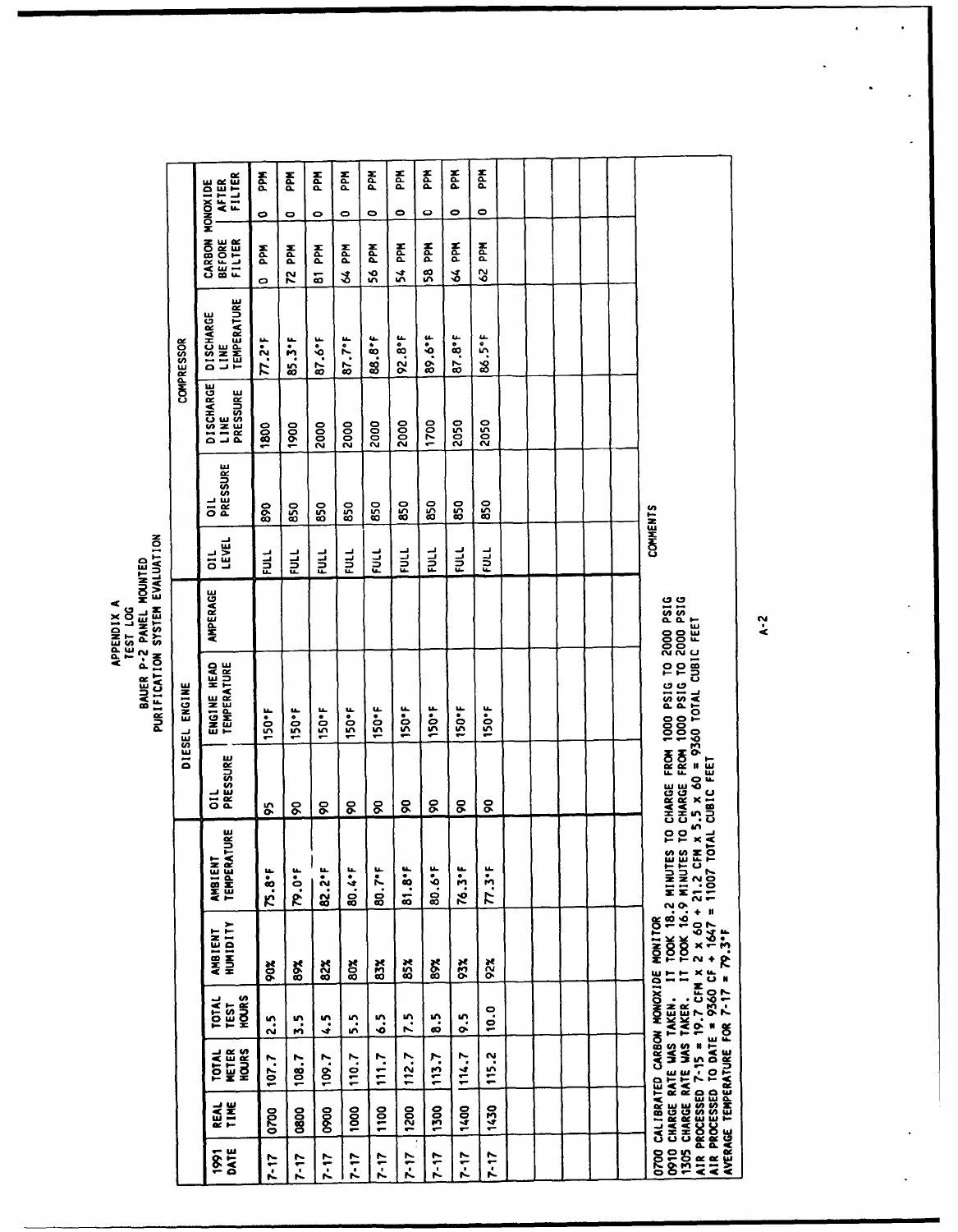# APPENDIX A<br>BAUER P-2 PANEL MOUNTED<br>PURIFICATION SYSTEM EVALUATION

 $\ddot{\phantom{a}}$ 

 $\ddot{\phantom{1}}$ 

 $\ddot{\phantom{a}}$ 

 $\frac{1}{\sqrt{2}}\sum_{i=1}^{n} \frac{1}{\sqrt{2}}\sum_{i=1}^{n} \frac{1}{\sqrt{2}}\sum_{i=1}^{n} \frac{1}{\sqrt{2}}\sum_{i=1}^{n} \frac{1}{\sqrt{2}}\sum_{i=1}^{n} \frac{1}{\sqrt{2}}\sum_{i=1}^{n} \frac{1}{\sqrt{2}}\sum_{i=1}^{n} \frac{1}{\sqrt{2}}\sum_{i=1}^{n} \frac{1}{\sqrt{2}}\sum_{i=1}^{n} \frac{1}{\sqrt{2}}\sum_{i=1}^{n} \frac{1}{\sqrt{2}}\sum_{i=1}^{n}$ 

|                     |           |                                       |                                      |                                                                                                                                                                                                                                                 |                                      |                  | DIESEL ENGINE                        |          |                    |               |                               | COMPRESSOR                              |                                   |                                           |
|---------------------|-----------|---------------------------------------|--------------------------------------|-------------------------------------------------------------------------------------------------------------------------------------------------------------------------------------------------------------------------------------------------|--------------------------------------|------------------|--------------------------------------|----------|--------------------|---------------|-------------------------------|-----------------------------------------|-----------------------------------|-------------------------------------------|
| DATE<br><b>issi</b> | Ë<br>REAL | HOURS<br><b>METER</b><br><b>TOTAL</b> | HOURS<br><b>TOTAL</b><br><b>TEST</b> | <b>HUMIDITY</b><br>AMBIENT                                                                                                                                                                                                                      | <b>TEMPERATURE</b><br><b>AMBIENT</b> | PRESSURE<br>ត    | ENGINE HEAD<br>TEMPERATURE           | AMPERAGE | LEVEL<br>$\vec{a}$ | PRESSURE<br>Ξ | DISCHARGE<br>PRESSURE<br>LINE | TEMPERATURE<br><b>DISCHARGE</b><br>LINE | CARBON<br><b>BEFORE</b><br>FILTER | FILTER<br><b>MONOXIDE</b><br><b>AFTER</b> |
| $7 - 18$            | 0630      | 115.2.                                | 10.0                                 | 81%                                                                                                                                                                                                                                             | 78.5°F                               | 8                | 150°F                                | င္       | EUL                | 850           | 2000                          | 79.2°F                                  | Ädd<br>$\bullet$                  | <b>Add</b><br>$\bullet$                   |
| $7 - 18$            | 0730      | 116.2                                 | 11.0                                 | 8X                                                                                                                                                                                                                                              | 80.3°F                               | 8                | 150*F                                | င္       | EUL                | 850           | 1900                          | 89.5°F                                  | 좂<br>X                            | 좂<br>0                                    |
| $7 - 18$            | 0830      | 117.2                                 | 12.0                                 | X                                                                                                                                                                                                                                               | 76.3°F                               | g                | 150°F                                | ្នុ      | $\mathbf{H}$       | 850           | 2100                          | 79.3°F                                  | 좂<br>58                           | 준<br>$\bullet$                            |
| $7 - 18$            | 0930      | 118.2                                 | 13.0                                 | 85 X                                                                                                                                                                                                                                            | 79.6°F                               | g                | 150*F                                | 4        | FULL               | 850           | 2050                          | 88.5°F                                  | 42 PM                             | 졾<br>۰                                    |
| $7 - 18$            | 1030      | 119.2                                 | 14.0                                 | 78%                                                                                                                                                                                                                                             | 83.3°F                               | ୡ                | <b>150°F</b>                         | င္       | $\vec{p}$          | 850           | 2050                          | $93.5^{\circ}$ F                        | <b>Add</b><br>$\frac{4}{3}$       | <b>Add</b><br>0                           |
| $7 - 18$            | 1130      | 120.2                                 | 15.0                                 | Xól                                                                                                                                                                                                                                             | 81.0°F                               | g                | 150°F                                | ဂ္       | $\frac{1}{2}$      | 850           | 2100                          | 89.8°F                                  | ≹d<br>ន្ល                         | 좀<br>0                                    |
| $7 - 18$            | 1230      | 121.2                                 | 16.0                                 | 75%                                                                                                                                                                                                                                             | 83.4°F                               | ୡ                | <b>150°F</b>                         | င္       | FULL               | 850           | 2050                          | 91.9°F                                  | 좁<br>Ş                            | <b>Add</b><br>0                           |
| $7 - 18$            | 1330      | 122.2                                 | 17.0                                 | 74%                                                                                                                                                                                                                                             | 84.3°F                               | 8                | 150°F                                | င္       | EUL                | 850           | 2100                          | 93.9.F                                  | <b>Add</b><br>$\frac{3}{2}$       | 줄<br>0                                    |
| $7 - 18$            | 1430      | 123.2                                 | 18.0                                 | 73X                                                                                                                                                                                                                                             | 86.0°F                               | g                | 150°F                                | င္       | EUL                | 850           | 2100                          | $95.6^{\circ}$                          | PPM<br>ž                          | <b>Add</b><br>0                           |
|                     |           |                                       |                                      |                                                                                                                                                                                                                                                 |                                      |                  |                                      |          |                    |               |                               |                                         |                                   |                                           |
|                     |           |                                       |                                      |                                                                                                                                                                                                                                                 |                                      |                  |                                      |          |                    |               |                               |                                         |                                   |                                           |
|                     |           |                                       |                                      |                                                                                                                                                                                                                                                 |                                      |                  |                                      |          |                    |               |                               |                                         |                                   |                                           |
|                     |           |                                       |                                      |                                                                                                                                                                                                                                                 |                                      |                  |                                      |          |                    |               |                               |                                         |                                   |                                           |
|                     |           |                                       |                                      |                                                                                                                                                                                                                                                 |                                      |                  |                                      |          |                    |               |                               |                                         |                                   |                                           |
|                     |           |                                       |                                      | AIR PROCESSED TO DATE = 10944 CF + 11007 CF = 21951<br>O730 CHARGE RATE WAS TAKEN. IT TOOK 15.7 MINUTES 1<br>AIR PROCESSED 7-18 = 22.8 CFM X 8 X 60 = 10944<br>0700 CALIBRATED CARBON MONOXIDE MONITOR<br>AVERAGE TEMPERATURE FOR 7-18 = 81.4°F |                                      | TOTAL CUBIC FEET | O CHARGE FROM 1000 PSIG TO 2000 PSIG |          | COMMENTS           |               |                               |                                         |                                   |                                           |

 $A - 3$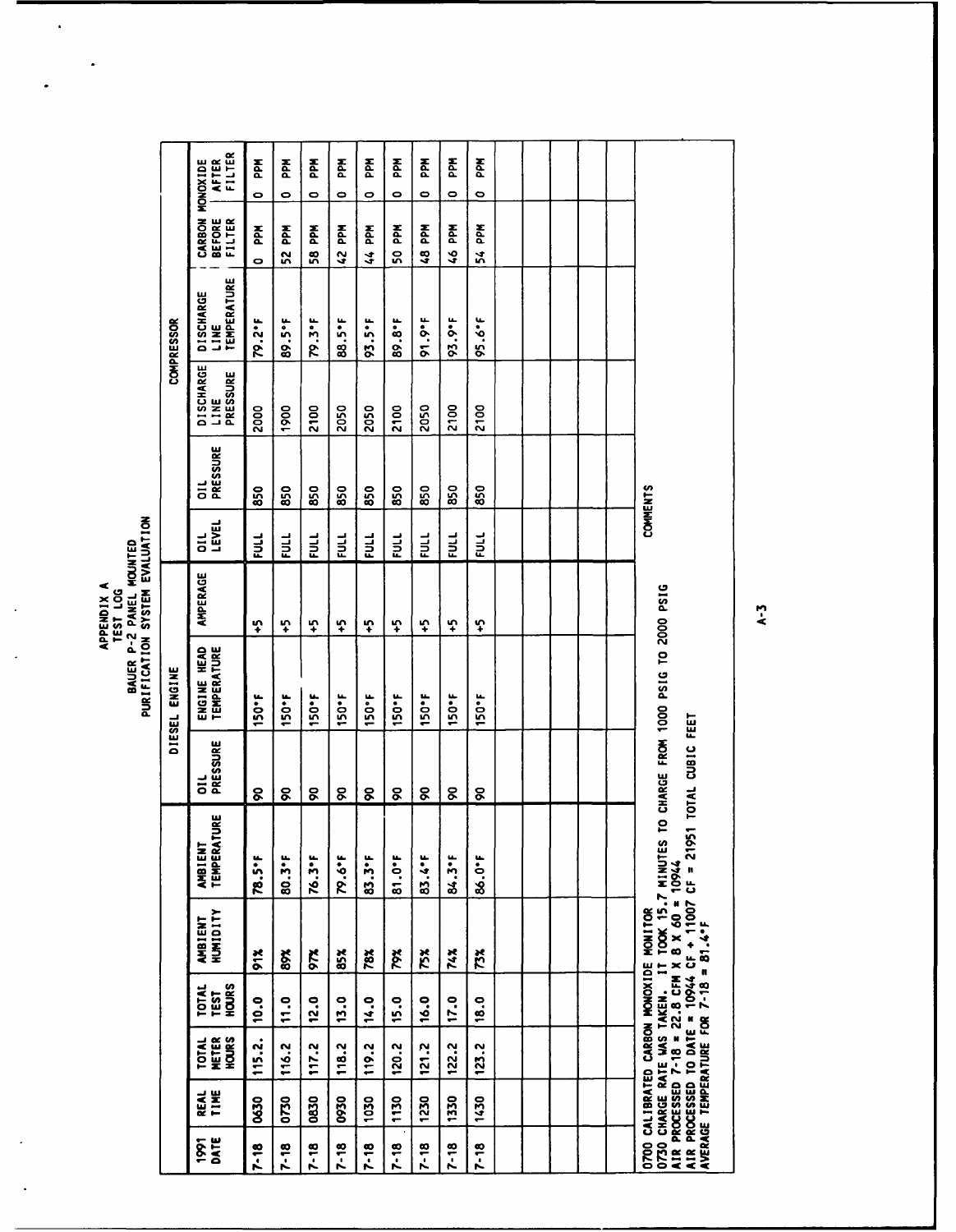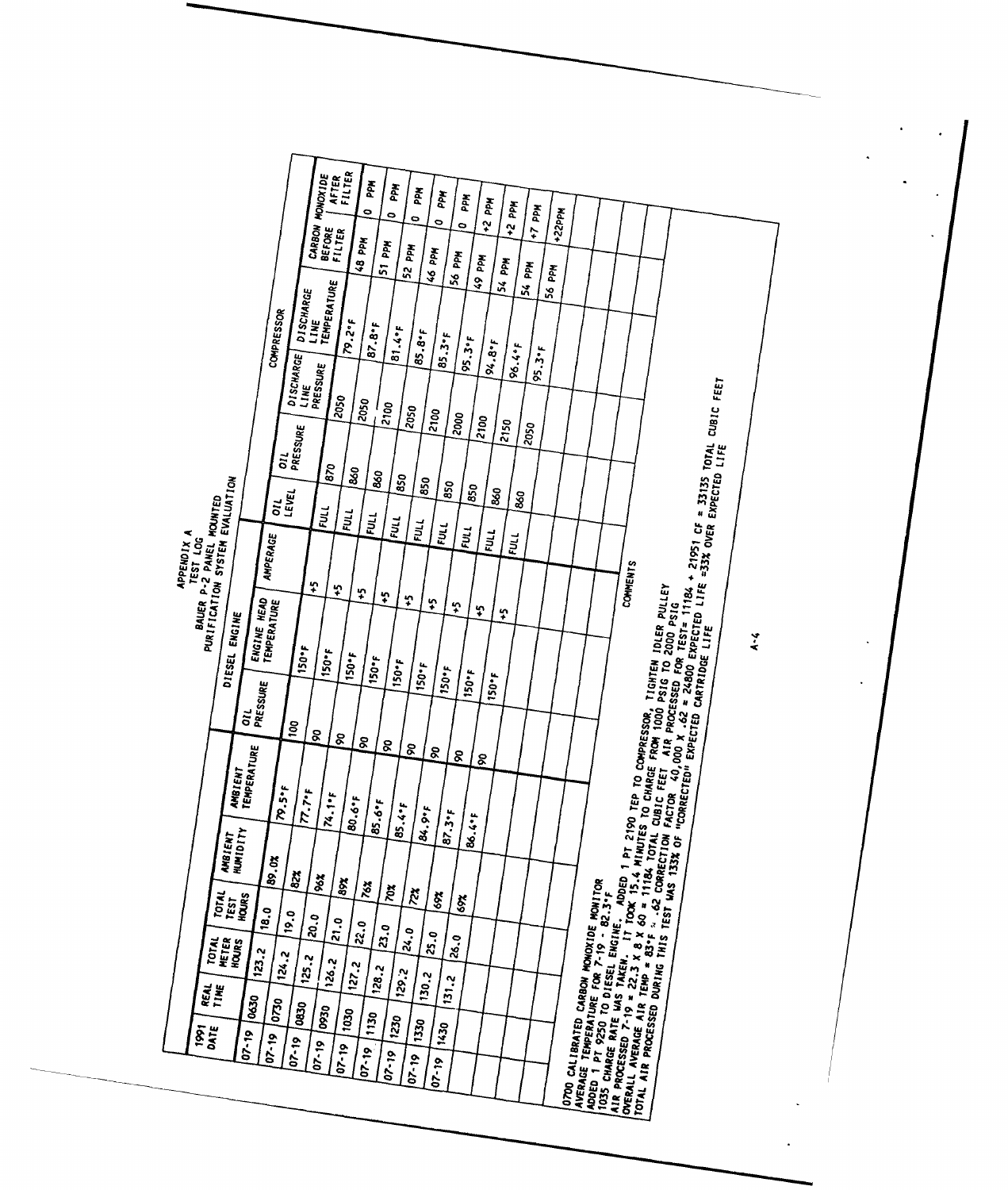APPENDIX B

¢

Memorandum 17 July 1991

To: Dave Sullivan, NEDU From: G. Deason, Code 5130

Subject: Analysis of air sample from NEDU test #91-24. Bauer P-2 panel mounted purification system evaluation. Two hour sample.

**1.** In accordance with your request, the air sample delivered to the gas analysis lab was analyzed and found to contain:

| Component           | $\mathcal{F}$<br>Sample |
|---------------------|-------------------------|
| Oxygen              | 21%                     |
| Nitrogen            | 78.1%                   |
| Argon               | 0.9%                    |
| Carbon Dioxide      | 439 PPM                 |
| Carbon Monoxide     | $0.5$ PPM               |
| Total Hydrocarbons* | 2.3 PPM                 |
| Total Halogens**    | $0.5$ PPM               |
| Methane             | $2.3$ PPM               |
| Acetylene           | $0.1$ PPM               |
| <b>Acetone</b>      | $0.1$ PPM               |
| Freon 113           | $0.1$ PPM               |
| Methyl Ethyl Ketone | $0.1$ PPM               |
| Ethylene            | <0.1 PPM                |
| Toluene             | <0.1 PPM                |
| Benzene             | $0.1$ PPM               |
| Formaldehyde        | $0.1$ PPM               |
| $C4+$               | <0.1 PPM                |

\*Expressed as methane equivalents. \*\*Expressed as methyl chloride equivalents.

2. The above sample showed no appreciable contamination; all components were within the acceptable range of the U.S. Navy Diver's Air Purity Standards.

Glen Deason Chemist

**B-i**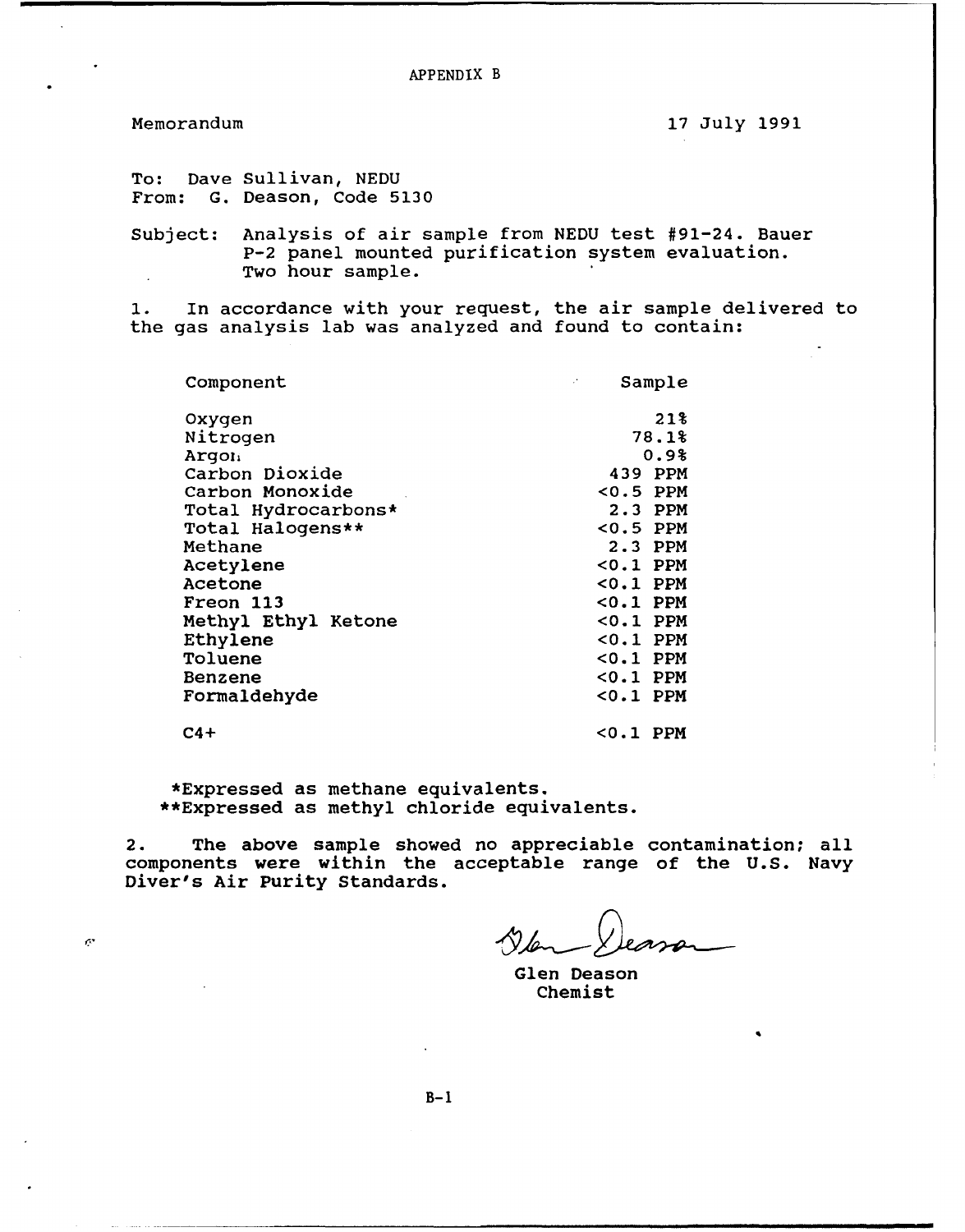APPENDIX B

 $\mathbf{r}$ 

 $\ddot{\cdot}$ 

Memorandum 19 July 1991

To: Dave Sullivan, NEDU From: **G.** Deason. Code 5130

Subject: Analysis of air sample from NEDU test #91-24. Bauer P-2 panel mounted purification system evaluation.  $\mathbf{L}$ Fifteen hour sample.

**1.** In accordance with your request, the air sample delivered to the gas analysis lab was analyzed and found to contain:

 $\mathbb{R}^2$ 

| Component           | Sample                        |
|---------------------|-------------------------------|
| Oxygen              | 21%                           |
| Nitrogen            | 78.1%                         |
| Argon               | 0.9%                          |
| Carbon Dioxide      | 496 PPM                       |
| Carbon Monoxide     | 1.6 PPM                       |
| Total Hydrocarbons* | 1.6 PPM                       |
| Total Halogens**    | $(0.5$ PPM                    |
| Methane             | 1.6 PPM                       |
| Acetylene           | $(0.1)$ PPM                   |
| Acetone             | $(0.1)$ PPM                   |
| Freon 113           | $(0.1)$ PPM                   |
| Methyl Ethyl Ketone | $(0.1)$ PPM                   |
| Ethylene            | <b>&lt;0.1 PPM</b>            |
| Toluene             | $(0.1$ PPM                    |
| Benzene             | $(0.1)$ PPM                   |
| Formaldehyde        | $(0.1)$ PPM                   |
| $C4+$               | PPM<br>$\langle 0, 1 \rangle$ |

\*Expressed as methane equivalents. \*\*Expressed as methyl chloride equivalents.

2. The above sample showed no appreciable contamination: all components were within the acceptable range of the **U.S.** Navy Diver's Air Purity Standards.

Glen Deason Chemist